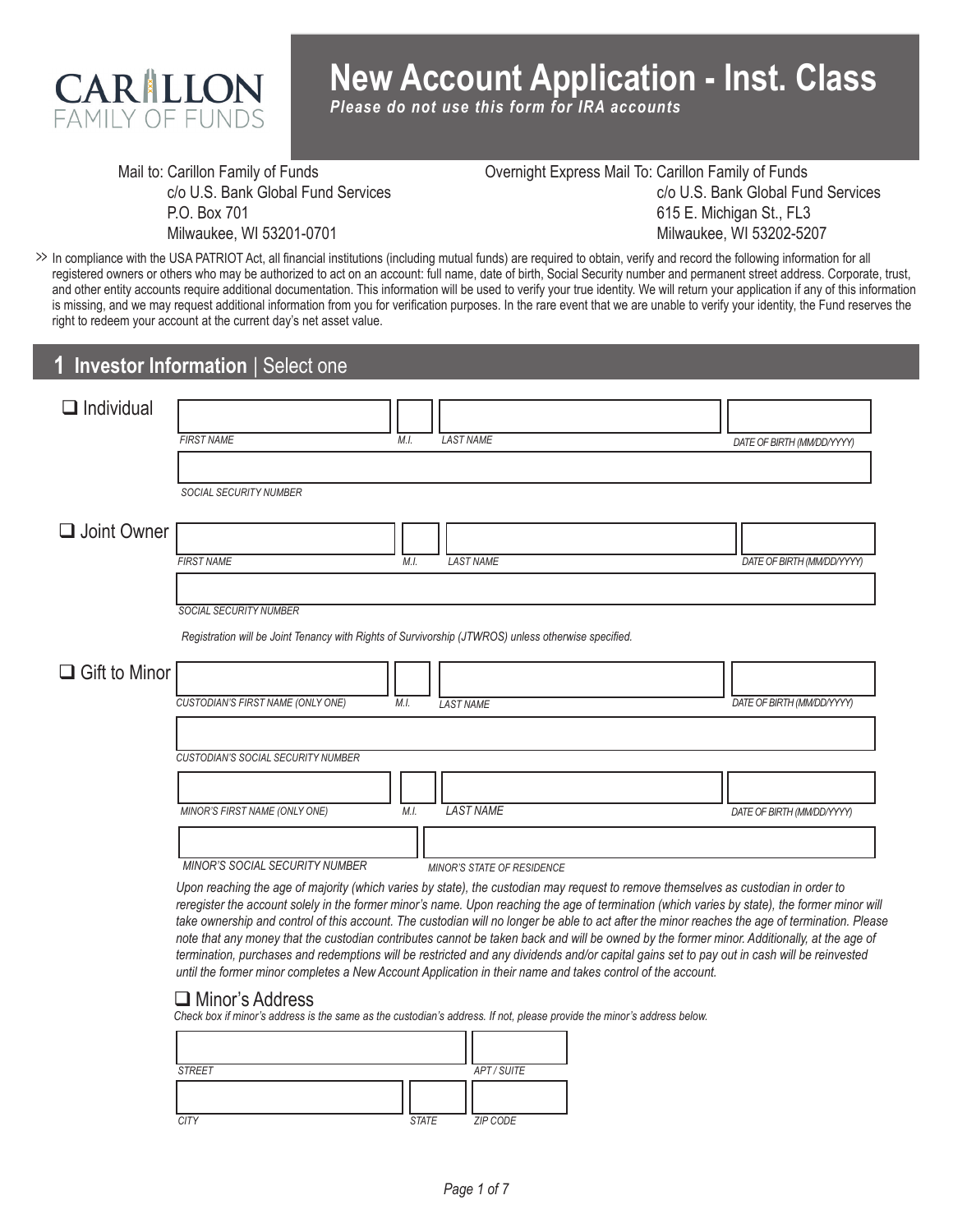### $\Box$  Trust

| NAME OF TRUST                            |                                |
|------------------------------------------|--------------------------------|
|                                          |                                |
| NAME(S) OF TRUSTEE(S)                    |                                |
|                                          |                                |
| SOCIAL SECURITY NUMBER / TAX I.D. NUMBER | DATE OF AGREEMENT (MM/DD/YYYY) |

**You must supply documentation to substantiate existence of your trust such as your Trust Agreement (including the powers and limitations section(s)), or Certificate of Trust.**

# **2 Permanent Street Address**

*Residential Address or Principal Place of Business - Foreign addresses and P.O. Boxes are not allowed.*

| <b>STREET</b>               | APT/SUITE                       |
|-----------------------------|---------------------------------|
|                             |                                 |
| <b>CITY</b>                 | <b>STATE</b><br><b>ZIP CODE</b> |
|                             |                                 |
| <b>DAYTIME PHONE NUMBER</b> | <b>EVENING PHONE NUMBER</b>     |
|                             |                                 |
| <b>E-MAIL ADDRESS</b>       |                                 |

#### $\Box$  Duplicate Statement #1

Г

*Complete only if you wish someone other than the account owner(s) to receive duplicate statements.*

| <b>COMPANY NAME</b> |              |             | <b>COMPAI</b> |
|---------------------|--------------|-------------|---------------|
|                     |              |             |               |
| <b>NAME</b>         |              |             | <b>NAME</b>   |
|                     |              |             |               |
| <b>STREET</b>       |              | APT / SUITE | <b>STREET</b> |
|                     |              |             |               |
| <b>CITY</b>         | <b>STATE</b> | ZIP CODE    | <b>CITY</b>   |

# Mailing Address\* (if different from Permanent Address)

*If completed, this address will be used as the Address of Record for all statements, checks and required mailings. Foreign addresses are not allowed.*

| <b>STREET</b> |       | APT / SUITE |
|---------------|-------|-------------|
|               |       |             |
| <b>CITY</b>   | STATE | ZIP CODE    |

*\* A P.O. Box may be used as the mailing address.*

#### Duplicate Statement #2

*Complete only if you wish someone other than the account owner(s) to receive duplicate statements.*

|              |             | <b>COMPANY NAME</b> |              |             |
|--------------|-------------|---------------------|--------------|-------------|
|              |             |                     |              |             |
|              |             | <b>NAME</b>         |              |             |
|              |             |                     |              |             |
|              | APT / SUITE | <b>STREET</b>       |              | APT / SUITE |
|              |             |                     |              |             |
| <b>STATE</b> | ZIP CODE    | <b>CITY</b>         | <b>STATE</b> | ZIP CODE    |

٦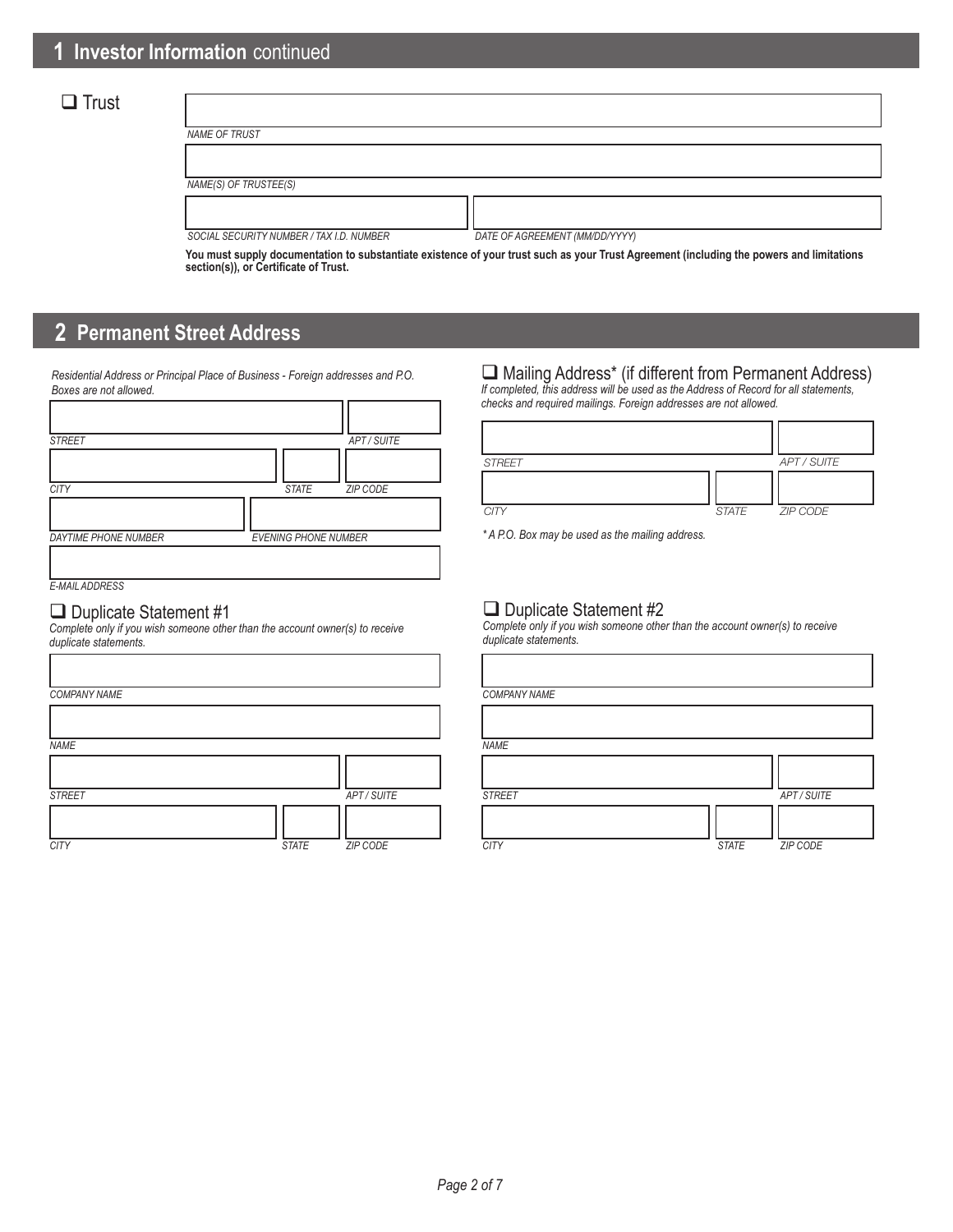# **3 Cost Basis Method**

The Cost Basis Method you elect applies to all covered shares acquired from January 1, 2012 forward and to all identically registered existing and future accounts you may establish, unless otherwise noted. The Cost Basis Method you select will determine the order in which shares are redeemed and how your cost basis information is calculated and subsequently reported to you and to the Internal Revenue Service (IRS). **Please consult your tax advisor to determine which Cost Basis Method best suits your specific situation.** If you do not elect a Cost Basis Method, your account will default to **Average Cost.**

#### **Primary Method (Select only one)**

- **Average Cost –** averages the purchase price of acquired shares
- **First In, First Out** oldest shares are redeemed first
- **Last In, First Out** newest shares are redeemed first
- **Low Cost –** least expensive shares are redeemed first
- **High Cost** most expensive shares are redeemed first
- **Loss/Gain Utilization –** depletes shares with losses prior to shares with gains and short-term shares prior to long-term shares
- **Specific Lot Identification** you must specify the share lots to be sold at the time of a redemption (This method requires you elect a Secondary Method below, which will be used for systematic redemptions and in the event the lots you designate for a redemption are unavailable.)

Secondary Method – applies only if Specific Lot Identification was elected as the Primary Method (Select only one)

- **□ First In, First Out**
- Last In, First Out
- **□** Low Cost
- □ High Cost
- □ Loss/Gain Utilization

*Note: If a Secondary Method is not elected, First In, First Out will be used.*

### **4 Investment and Distribution Options**

#### **By check:** *Make check payable to Carillon Family of Funds.*

*Note: All checks must be in U.S. Dollars drawn on a domestic bank. The Fund will not accept payment in cash or money orders. The Fund does not accept post dated checks or any conditional order or payment. To prevent check fraud, the Fund will not accept third party checks, Treasury checks, credit card checks, traveler's checks or starter checks for the purchase of shares.*

#### *By wire: Call 1-800-421-4184.*

*Note: A completed application is required in advance of a wire.*

|                                                                     |               | <b>Investment Amount</b><br>\$10,000 Minimum | <b>Capital Gains</b><br>Reinvest | Cash* | <b>Dividends</b><br>Reinvest | Cash* |
|---------------------------------------------------------------------|---------------|----------------------------------------------|----------------------------------|-------|------------------------------|-------|
| Carillon ClariVest Capital Appreciation Fund<br>$\Box$ Class I 3852 | $\mathcal{L}$ |                                              |                                  |       |                              |       |
| Carillon ClariVest International Stock Fund<br>$\Box$ Class I 3948  | $\mathcal{S}$ |                                              |                                  |       |                              |       |
| Carillon Eagle Growth & Income Fund<br>$\Box$ Class I 3870          | \$            |                                              |                                  |       |                              |       |
| Carillon Eagle Mid Cap Growth Fund<br>$\Box$ Class I 3906           | ጥ             |                                              |                                  |       |                              |       |
| Carillon Eagle Small Cap Growth Fund<br>$\Box$ Class I 3933         | $\mathcal{P}$ |                                              |                                  |       |                              |       |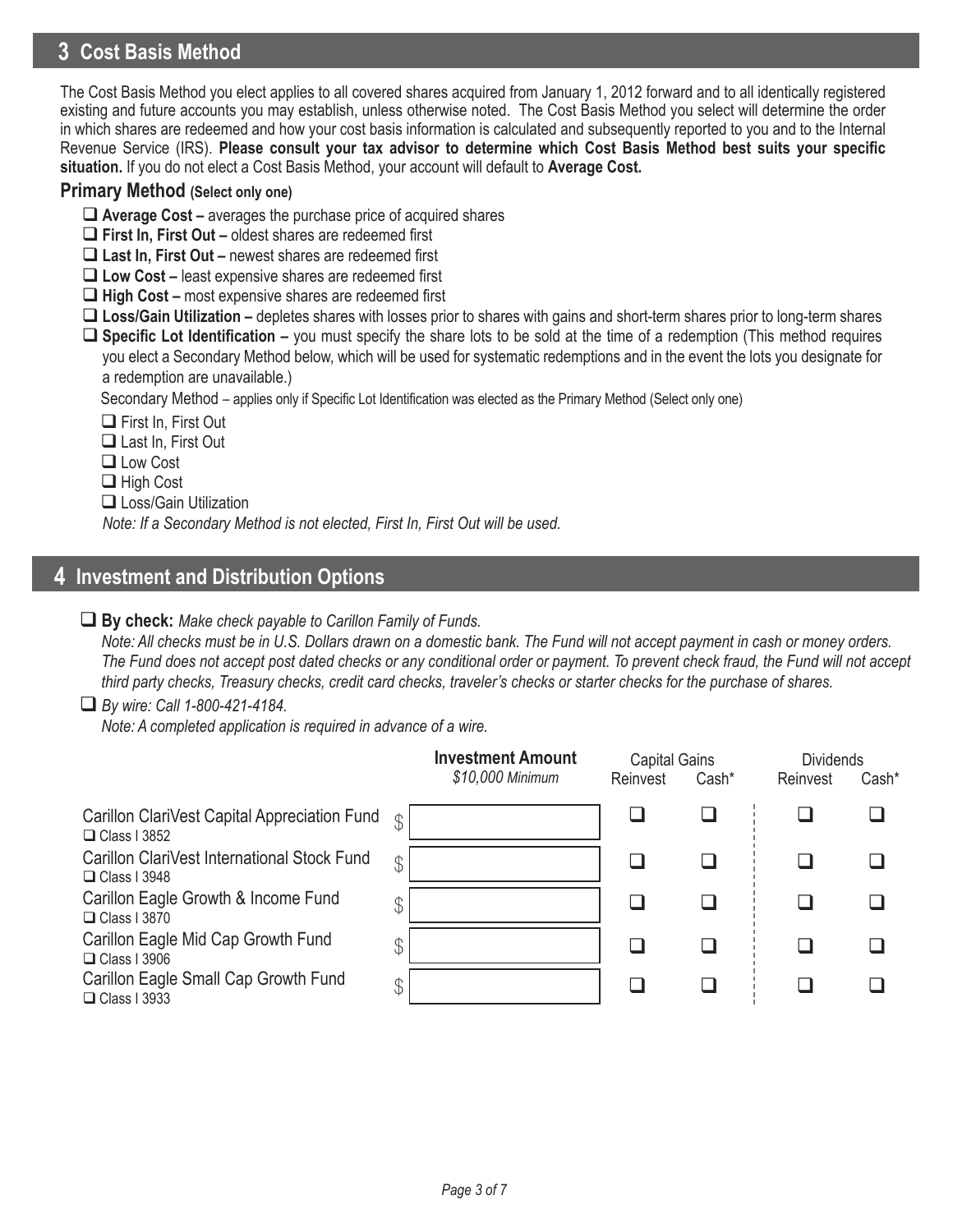### **4 Investment and Distribution Options | continued**

|                                                                      |               | <b>Capital Gains</b><br>Reinvest | Cash* | <b>Dividends</b><br>Reinvest                                            | Cash* |
|----------------------------------------------------------------------|---------------|----------------------------------|-------|-------------------------------------------------------------------------|-------|
| Carillon Reams Core Bond Fund<br>$\Box$ Class I 4067                 |               |                                  |       |                                                                         |       |
| <b>Carillon Reams Core Plus Bond Fund</b><br>$\Box$ Class I 4069     | \$            |                                  |       |                                                                         |       |
| <b>Carillon Reams Unconstrained Bond Fund</b><br>$\Box$ Class   4071 | $\mathcal{P}$ |                                  |       |                                                                         |       |
| Carillon Scout Mid Cap Fund<br>$\Box$ Class I 4064                   |               |                                  |       |                                                                         |       |
| Carillon Scout Small Cap Fund<br>$\Box$ Class I 4065                 |               |                                  |       |                                                                         |       |
|                                                                      |               |                                  |       | If nothing is selected, capital gains and dividends will be reinvested. |       |

\*Cash distribution should be paid by (select one): **□** Check to Address of Record □ ACH to Bank of Record

*Valid Voided Check or Savings Deposit Slip Needed in Bank Information section*

### **5 Periodic Investment Program (PIP)**

*Your signed Application must be received up to 7 business days prior to initial transaction.*

If you choose this option, funds will be automatically transferred from your bank account. Please attach a voided check or savings deposit slip to Bank Information sections of this application. We are unable to debit mutual fund or pass-through ("for further credit") accounts.

#### **Draw money for my PIP (check one):** □ Monthly □ Quarterly □ Semi-Annually □ Annually

*If no option is selected, the frequency will default to* monthly.

*\$50 minimum*

Carillon ClariVest Capital Appreciation Fund  $\Box$  Class I 3852

Carillon ClariVest International Stock Fund  $\Box$  Class I 3948

Carillon Eagle Growth & Income Fund  $\Box$  Class I 3870

Carillon Eagle Mid Cap Growth Fund  $\Box$  Class I 3906

Carillon Eagle Small Cap Growth Fund  $\Box$  Class I 3933

Carillon Reams Core Bond Fund  $\Box$  Class I 4067

Carillon Reams Core Plus Bond Fund  $\Box$  Class I 4069

Carillon Reams Unconstrained Bond Fund  $\Box$  Class I 4071

Carillon Scout Mid Cap Fund  $\Box$  Class I 4064

Carillon Scout Small Cap Fund  $\Box$  Class I 4065

#### **Please keep in mind that:**

| <b>AMOUNT PER DRAW</b> | <b>PIP START MONTH</b> | PIP START DAY        |
|------------------------|------------------------|----------------------|
| <b>AMOUNT PER DRAW</b> | <b>PIP START MONTH</b> | PIP START DAY        |
| <b>AMOUNT PER DRAW</b> | <b>PIP START MONTH</b> | <b>PIP START DAY</b> |
| <b>AMOUNT PER DRAW</b> | <b>PIP START MONTH</b> | <b>PIP START DAY</b> |
| <b>AMOUNT PER DRAW</b> | <b>PIP START MONTH</b> | <b>PIP START DAY</b> |
| <b>AMOUNT PER DRAW</b> | <b>PIP START MONTH</b> | PIP START DAY        |
| <b>AMOUNT PER DRAW</b> | <b>PIP START MONTH</b> | PIP START DAY        |
| <b>AMOUNT PER DRAW</b> | <b>PIP START MONTH</b> | <b>PIP START DAY</b> |
| <b>AMOUNT PER DRAW</b> | <b>PIP START MONTH</b> | <b>PIP START DAY</b> |
| <b>AMOUNT PER DRAW</b> | <b>PIP START MONTH</b> | PIP START DAY        |

- There is a fee if the automatic purchase cannot be made (assessed by redeeming shares from your account).
- Participation in the plan will be terminated upon redemption of all shares.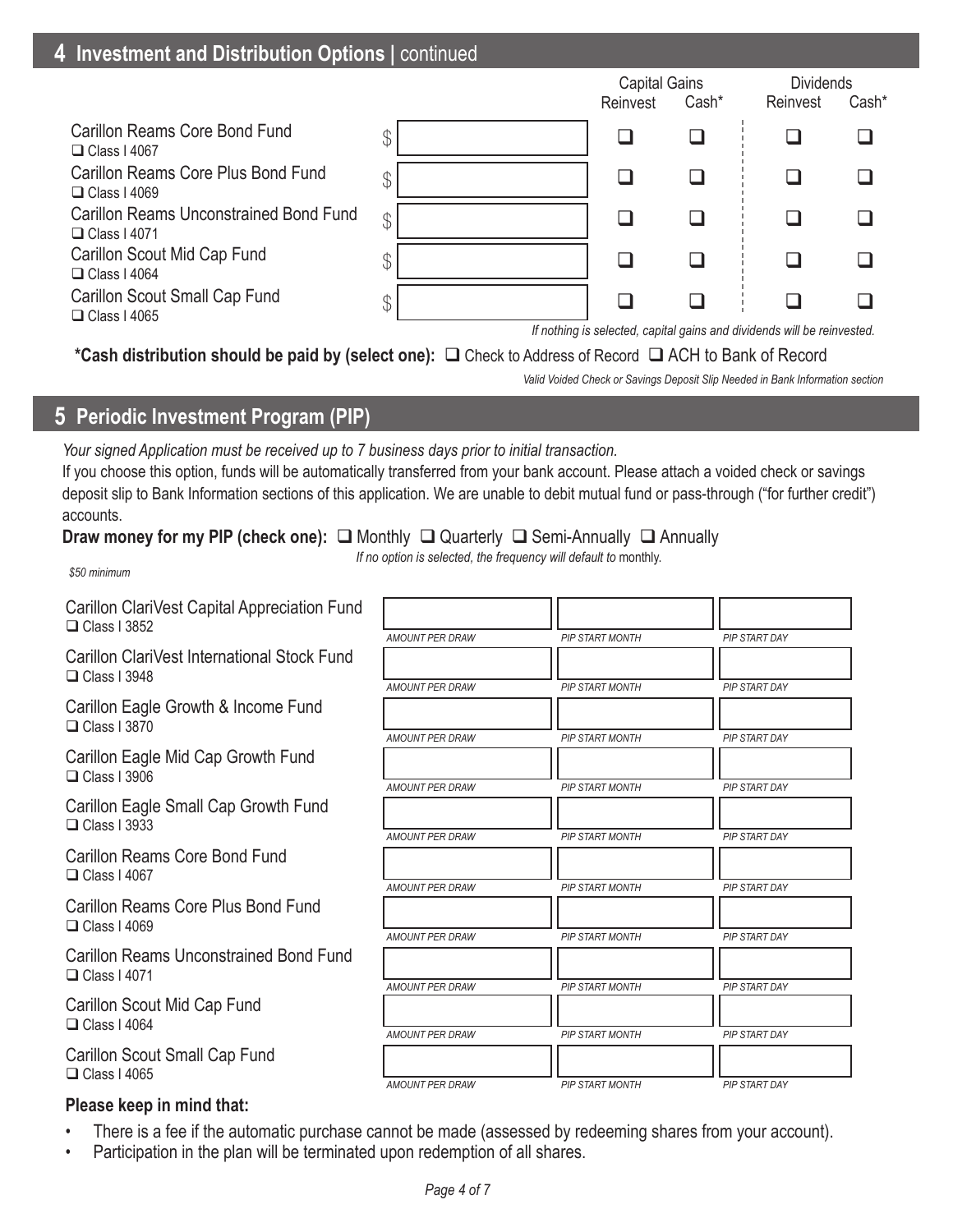# **6 6 Telephone and Internet Options**

You automatically have the ability to make telephone and/or internet purchases\*, redemptions\* or exchanges per the prospectus, unless you specifically decline below. See the prospectus for minimum and maximum amounts.

*\* You must provide bank instructions and a voided check or savings deposit slip in Bank Information section.* 

Please check the box below if you wish to decline these options. If the options are not declined, you are acknowledging acceptance of these options. **I decline telephone and/or internet transaction privileges.**

*Should you wish to add the options at a later date, a signature guarantee may be required. Please refer to the prospectus or call our shareholder services department for more information.*

# **7 Systematic Withdrawal Plan (SWP) 7 Systematic Withdrawal Plan (SWP)**

*Your signed Application must be received at least 15 calendar days prior to initial transaction.*

□ Payments will be mailed to address in Permanent Street Address section.

 Payments will be deposited directly into your bank account. Please attach a voided check or savings deposit slip to Bank Information section of this application. We are unable to credit mutual fund or pass-through ("for further credit") accounts.

**Make payments □** Monthly □ Quarterly □ Semi-Annually □ Annually starting with the month given here: **Date of withdrawl:**  $\Box$  1st  $\Box$  5th  $\Box$  10th  $\Box$  20th

Carillon ClariVest Capital Appreciation Fund  $\Box$  Class I 3852

Carillon ClariVest International Stock Fund  $\Box$  Class I 3948

Carillon Eagle Growth & Income Fund  $\Box$  Class I 3870

Carillon Eagle Mid Cap Growth Fund  $\Box$  Class I 3906

Carillon Eagle Small Cap Growth Fund  $\Box$  Class I 3933

Carillon Reams Core Bond Fund  $\Box$  Class I 4067

Carillon Reams Core Plus Bond Fund  $\Box$  Class I 4069

Carillon Reams Unconstrained Bond Fund  $\Box$  Class I 4071

Carillon Scout Mid Cap Fund  $\Box$  Class I 4064

Carillon Scout Small Cap Fund  $\Box$  Class I 4065

| AMOUNT PER DRAW        | <b>SWP START MONTH</b> | <b>SWP START DAY</b> |
|------------------------|------------------------|----------------------|
|                        |                        |                      |
| <b>AMOUNT PER DRAW</b> | <b>SWP START MONTH</b> | <b>SWP START DAY</b> |
| <b>AMOUNT PER DRAW</b> | <b>SWP START MONTH</b> | <b>SWP START DAY</b> |
| <b>AMOUNT PER DRAW</b> | <b>SWP START MONTH</b> | <b>SWP START DAY</b> |
| <b>AMOUNT PER DRAW</b> | <b>SWP START MONTH</b> | <b>SWP START DAY</b> |
| AMOUNT PER DRAW        | <b>SWP START MONTH</b> | <b>SWP START DAY</b> |
| AMOUNT PER DRAW        | <b>SWP START MONTH</b> | <b>SWP START DAY</b> |
| <b>AMOUNT PER DRAW</b> | <b>SWP START MONTH</b> | <b>SWP START DAY</b> |
| <b>AMOUNT PER DRAW</b> | <b>SWP START MONTH</b> | <b>SWP START DAY</b> |
| <b>AMOUNT PER DRAW</b> | <b>SWP START MONTH</b> | <b>SWP START DAY</b> |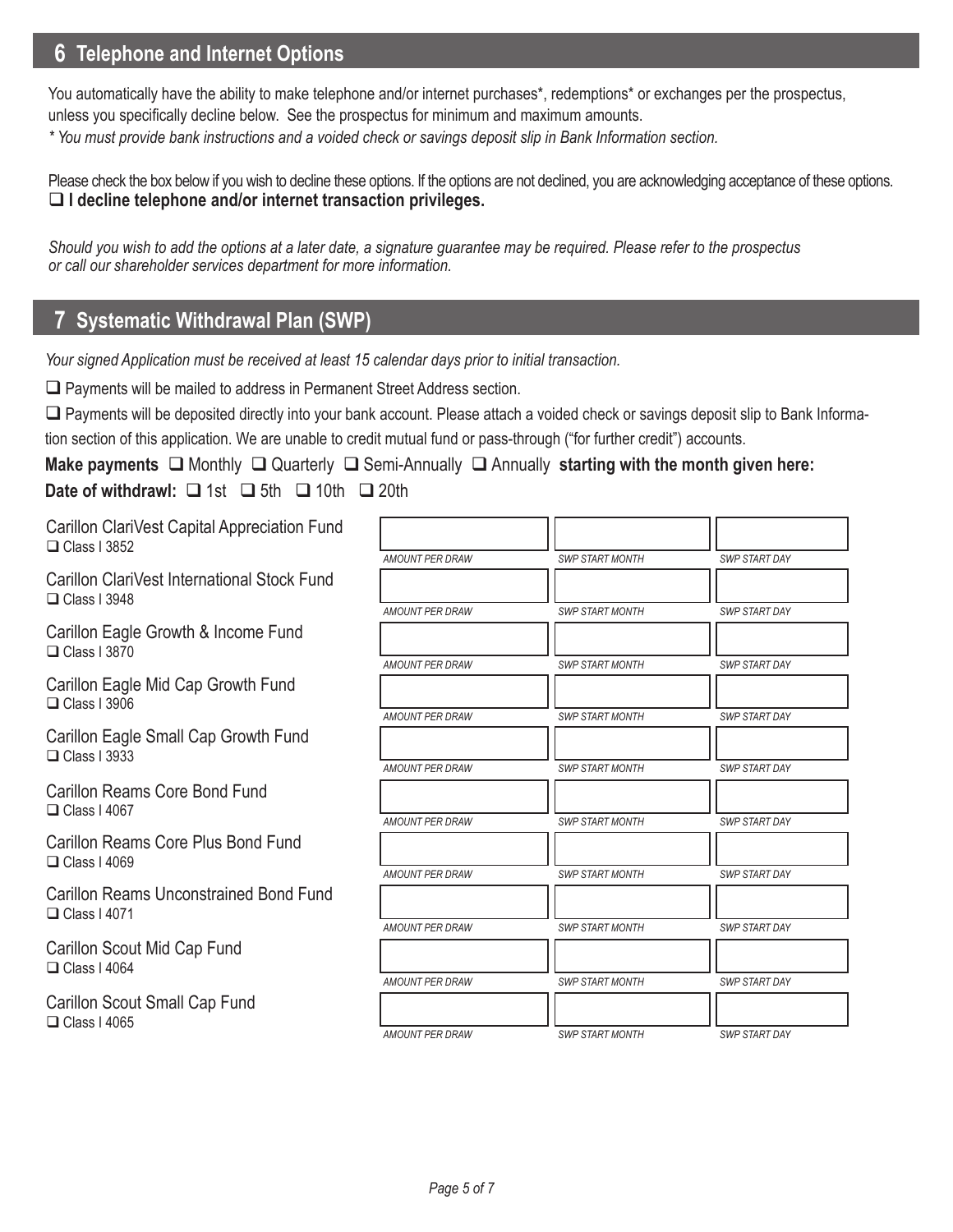### **8 Bank Information**

*If you selected any options which require banking information, please attach a voided check or preprinted savings deposit slip. We are unable to debit or credit mutual fund or pass-through ("for further credit") accounts.* 

*Please contact your financial institution to determine if it participates in the Automated Clearing House System (ACH).*



### **9 E-Delivery Options**

#### **I would like to:**

- $\Box$  Receive prospectuses, annual reports and semi annual reports electronically
- $\Box$  Receive statements electronically
- $\square$  Receive tax statements electronically

By selecting any of the above options, you agree to waive the physical delivery of the prospectus, fund reports, account statements and/or tax forms. If you have opted to receive your statements or tax forms electronically, you will need to establish online access to your account, which you may do once your account has been established by visiting www.carillontower.com.

#### **Please note, you must provide your email address in Permanent Street Address section to enroll in e-Delivery.**